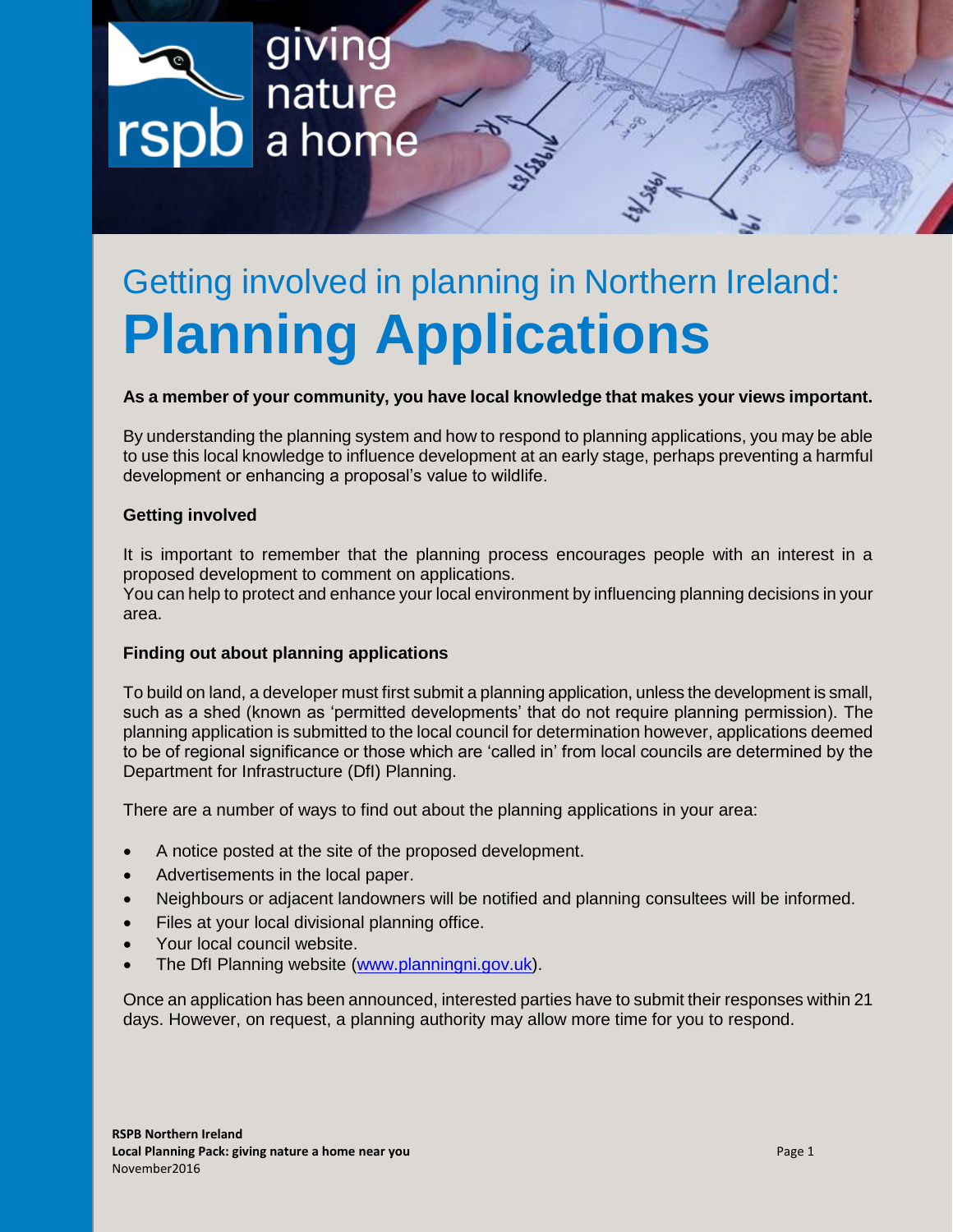# **Different types of planning application**

A planning application can be 'full' or 'outline'.

Full planning applications include every detail needed for the planning authority to decide if the proposal can go ahead.

Outline applications only need to contain enough information for the planning authority to decide whether the principle and broad type of development is acceptable, although the planning authority may request further details. If an outline application is approved, then the applicant must submit a 'reserved matters' application that addresses all the outstanding details, such as visual appearance, servicing and landscaping. This must also be approved before development can start.

The differences between these types of planning applications can affect the scope of your comments. For example, if you missed an opportunity to comment on an outline application for a development that affects a wildlife site and it was approved, the scope of any objections to the follow-up 'reserved matters' application can only relate to the detailed design and layout of the development, not the principle of it.

# **Why might you take action?**

You may want to object to a proposed development as it will impact on the countryside and wildlife in your area. An important first step is to assess the wildlife value of the site (see our leaflet "*How important is your wildlife site"*).

You may also feel that the development could be made more sympathetic to the local environment, enhancing opportunities for biodiversity. It is important that your concerns have some weight to them, as the planning officers will be influenced only by facts.

Your involvement in the planning system may not be limited to objecting to potentially harmful planning applications. In some circumstances you might want to support an application, as it will be beneficial to biodiversity and be built with consideration for local wildlife.

# **Early involvement**

It is very important to get involved at a very early stage in the planning process. Once the objection period lapses there is little, or no, opportunity for influencing planning decisions.

However, because many applications are subject to delays it is worth contacting the planning officer dealing with the case if you are unsure of deadlines.

# **Commenting on planning applications**

You must send written comments to the relevant planning authority that will be determining the application.

When submitting a written comment on an application, whether to object or support it, you should remember the following:

- All planning applications have a name and a specific reference number that you should clearly refer to.
- Clearly state why you are objecting or supporting the development. Include the wording 'I/We object' or 'I/We support' in the text.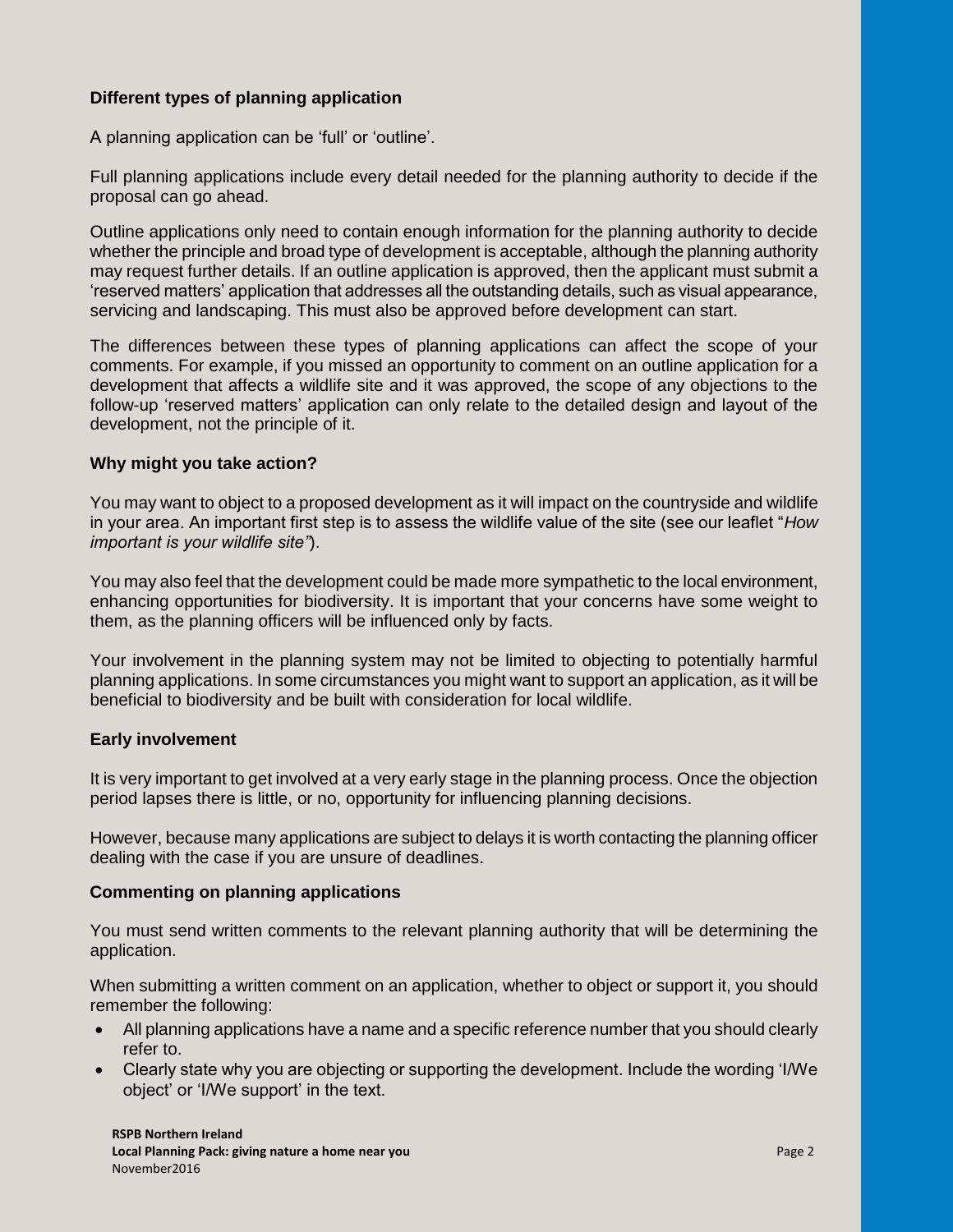- You must act within a set timescale, responding before the consultation deadline (if you don't have a letter from the Planning Service with this on, you can find it out by ringing the local planning authority).
- State your name, address and other contact details.
- Be concise and polite! Keep your letter short, a maximum of two sides put any detailed comments in a supporting document if necessary.
- Include information about important habitats and wildlife at the site that you have found (see our leaflet "*How important is your wildlife site"*).
- If there has already been a refusal for a similar application at the site, refer to the 'reasons for refusal' in the previous decision notice.
- It may be useful when making a submission with a nature conservation element to send copies of letters of objection to NIEA and other environmental organizations.
- Planners will also be particularly keen to hear your views on non-wildlife impacts of development such as traffic congestion in the local area, over-burdening of parking spaces and public transport, demands for water from local rivers or resulting pollution in rivers and streams.

# **If you want your concerns to be taken seriously**

- Don't include hearsay or information you are unsure about.
- Don't include unsubstantiated criticism of the planning authority or the applicant, e.g. personal circumstances or character.
- Don't exaggerate your claims.
- Don't include information unrelated to the development or its impacts.

# **Some additional things to consider when responding to a planning application**

The planning authority often imposes planning conditions with planning permission agreements. Planners may welcome suggestions of conditions from interested parties, particularly if they help to make a proposal acceptable. It can be helpful to specify what conditions you think are needed in your letter to the planners.

Consider for example:

- Do the proposals retain (as far as possible) any existing wildlife features on the site like ponds and hedgerows?
- Do the proposals use native plants and trees in any landscaping designs?
- Could the development be redesigned, phased or laid out differently to reduce its effects on wildlife?

Care needs to be taken in drawing them up and to be useful suggested conditions must be:

- Relevant to planning matters and to the permission.
- Clear and precise.
- Enforceable.
- Reasonable.

# **Documents that may help you**

When making detailed comments about a planning application you may want to refer to some of the following documents: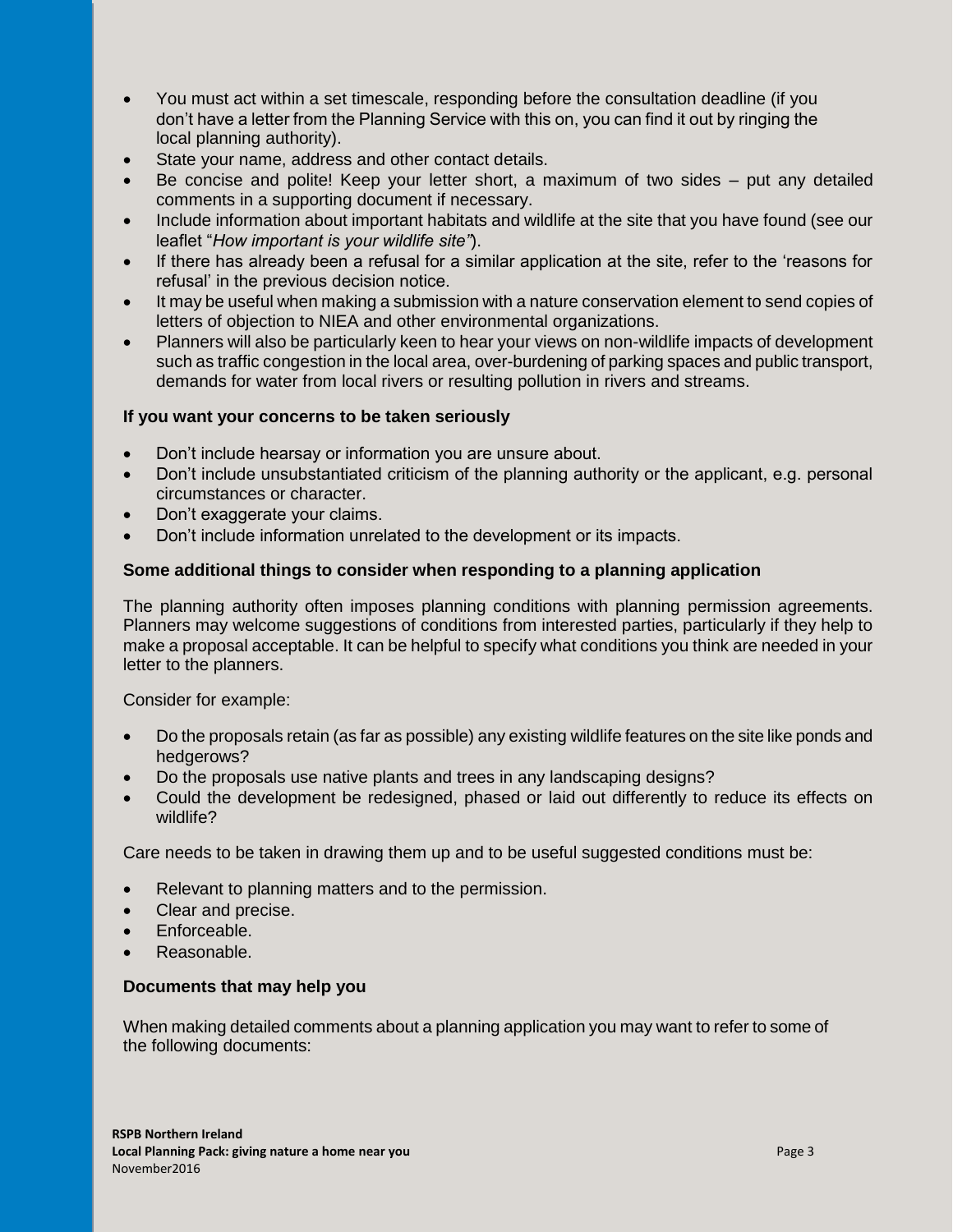#### **Development/Area Plans**

The Development/Area Plans are a collection of documents and maps, and their function is to plan changes to local council areas over the next 10–15 years. Development/Area Plans can be viewed on the DfI Planning website [\(www.planningni.gov.uk\)](http://www.planningni.gov.uk/).

You can use this information to compare how a planning application conforms to guidelines set out in these Plans. For example, if an area of open space has been zoned for housing, there is limited scope for objecting to a housing development for that site.

Alternatively, if an area is identified in the plan as a Site of Local Nature Conservation Importance (SLNCI) it offers support for objections to housing or industrial development on that site.

#### **Strategic Planning Policy Statement (SPSS)**

The SPSS contains all policies on land use and other planning matters in Northern Ireland and can be found on the DfI Planning website (www.planningni.gov.uk). The nature conservation policies are contained within the subject policy *Natural Heritage* (see our leaflet "*The planning system in Northern Ireland"*).

#### **Environmental Impact Assessment (EIA)**

For applications that are likely to significantly affect the environment, an EIA must be carried out. The purpose of an EIA is to assess the extent of the development and try to reduce the negative impacts that it will have.

Where one must be carried out, a report on the EIA (usually referred to as the Environmental Statement (ES)) is submitted as part of the planning application and you should be able to read it at the local Divisional Planning Office or online at the DfI Planning website (www.planningni.gov.uk).

Copies of parts of the ES can often be requested for a small fee, but if you are serious about objecting to a planning application it is better to own a complete copy so you have easy access to all the detailed information. This may be expensive, so consider pooling resources with other campaigning organizations.

You can include comments about the EIA and the ES in your objection letter if you feel it does not comprehensively address all the development's likely impacts on the environment.

#### **District Council planning committee meetings**

Local councils have planning committees for considering planning applications. These planning committees meet monthly to discuss and determine applications. You can ask your local councillor to represent your views at that meeting.

#### **What happens to an application once your comments have been submitted?**

Once your objection has been submitted it will be considered together with others in the decisionmaking process.